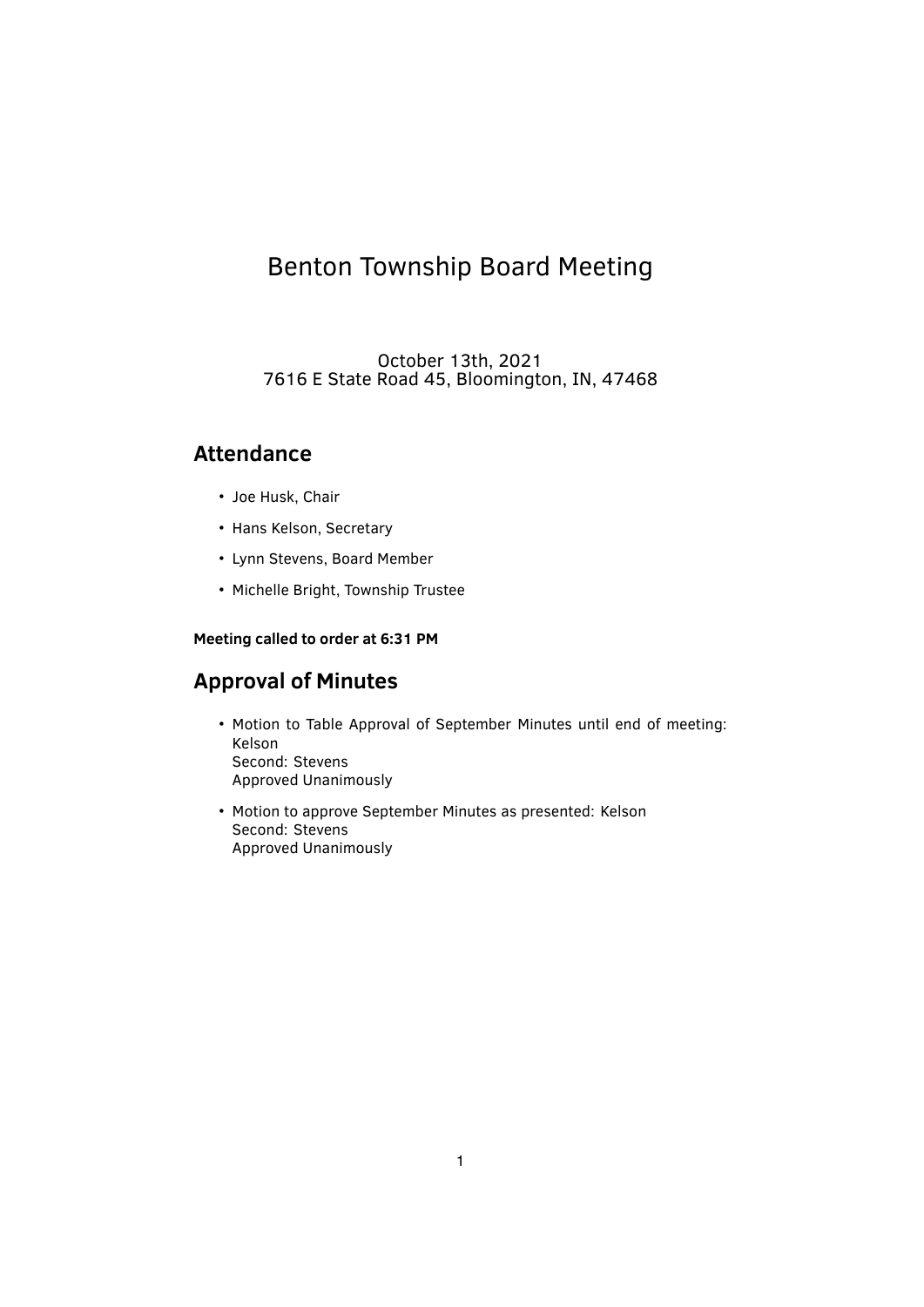## **Reports**

### **Financial Report**

#### **Rainy Day Fund**

- YTD Expense: \$214,358.35
- Budget Remaining: \$10,641.65
- Cash Balance: \$11,297.37

#### **Township Fund**

- YTD Expense: \$49,054.67
- Budget Remaining: \$23,945.33
- Cash Balance: \$31,739.00

#### **Township Assistance Fund**

- Last month's reported YTD Expense in this fund contained a typo in the report that Trustee Bright was reading in the meeting. This month's figures are corrected.
- YTD Expense: \$5,815.47
- Budget Remaining: \$34,184.53
- Cash Balance: \$96,996.82

#### **Firefighting Fund**

- YTD Expense: \$407,876.04
- Budget Remaining: \$167,959.96
- Cash Balance: \$131,553.69

#### **Cumulative Fire Fund**

- YTD Expense: \$165,000.00
- Budget Remaining: \$34,069.00
- Cash Balance: \$34,069.22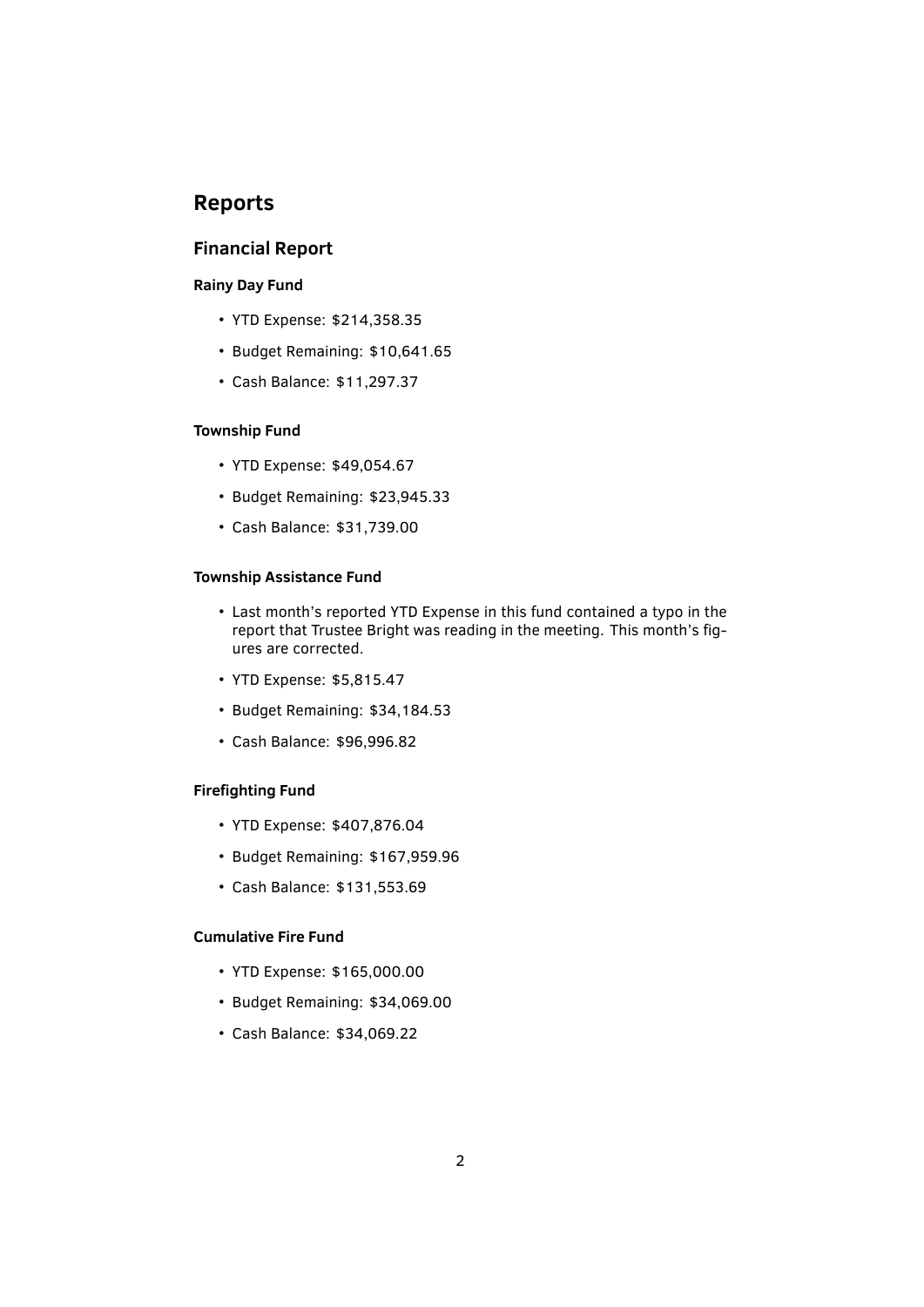#### **Recreation Fund**

- YTD Expense: \$4,572.92
- Budget Remaining: \$30,427.08
- Cash Balance: \$43,682.55

#### **COVID Donation Fund (Restricted)**

The State Board of Accounts has advised that donation funds be separated into restricted (donor-specified purposes ) and unrestricted (general) funds.

- Deposits: \$0
- Cash Balance: \$510.68

#### **COVID Reimbursement Fund**

- Deposits: \$0
- Cash Balance: \$0

#### **Township Donation Fund (Unrestricted)**

- Deposits: \$0
- Cash Balance: \$420.00

#### **Deposits**

- Local Income Tax: \$12,557.41
- Trust Indiana: \$9.63

#### **Approval**

• Motion to Approve Financial Reports: Kelson Second: Stevens Approved Unanimously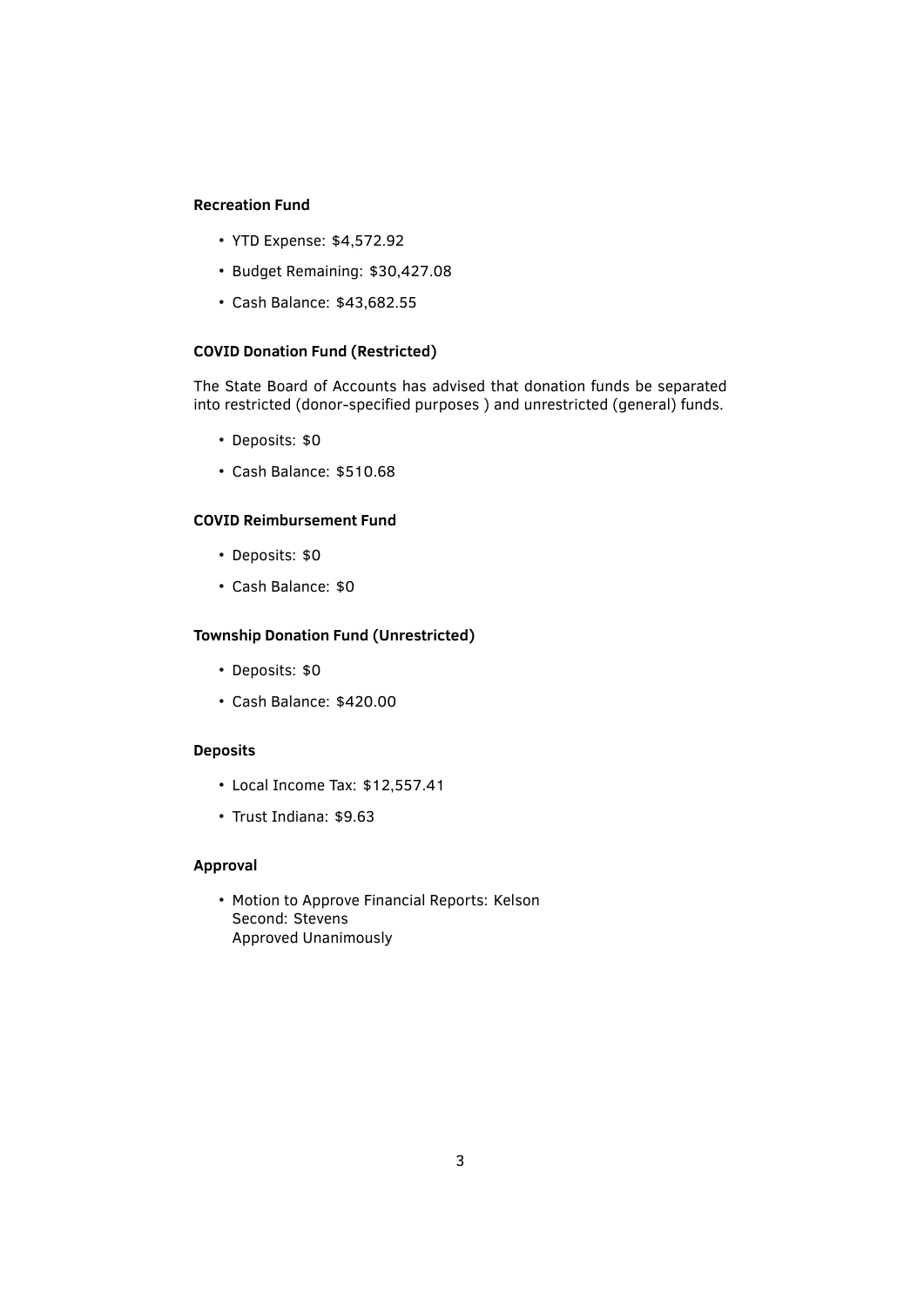#### **Trustee's Report**

#### **2022 Budget**

- This is our Budget Adoption meeting, so we will reiterate the information behind our salary changes.
- Per Indiana Law, an elected official cannot approve a salary that is lower than the salary at the beginning of the previous term of office. (January 2015 - December 2018)
- Trustee Bright has reduced the salaries of the Trustee and Board Members to 2015 levels for the 2022 budget.

#### **Division of Assets Discussion**

- The eastern and western borders of the Township's parcels are all shifted 50' east from where they should be. Eric Deckard has suggested that, instead of a Type E Administrative Line Shift, we use a Quitclaim Deed or Quiet Title where the sole purpose is to correct the legal description of the property, while leaving the adjacent parcels alone.
- The board reviewed an annotated GIS map of proposed property lines.
- We will have a driveway easement, rather than building a separate driveway for the Township.
- The Township will find a way to continue allowing the Veterans Affairs staff person to park his car on our property, as agreed to at a past meeting.
- Trustee Bright proposes that:
	- **–** The Fire District will provide mowing, weeding service, and snow removal. We will pay for our portion of salt and sand.
	- **–** The Township and the Fire District will split the cost of maintaining the septic system.
	- **–** Trustee Bright would like the Township to retain access to the security cameras installed on the Fire Department building.
	- **–** The Fire District will raise and lower the ̭ag on our ̭agpole.
	- **–** If the Fire District ever stops using this property to provide ̬re service, the property will revert to the Township.

#### **Senior Center**

- The drainage work discussed at our last meeting should be completed before our October meeting.
- The new Heating/Air Conditioning unit was installed in the Trustee's Of fice. It works very well.
- The 4-H group which has done various projects with the Township will be meeting in the senior center.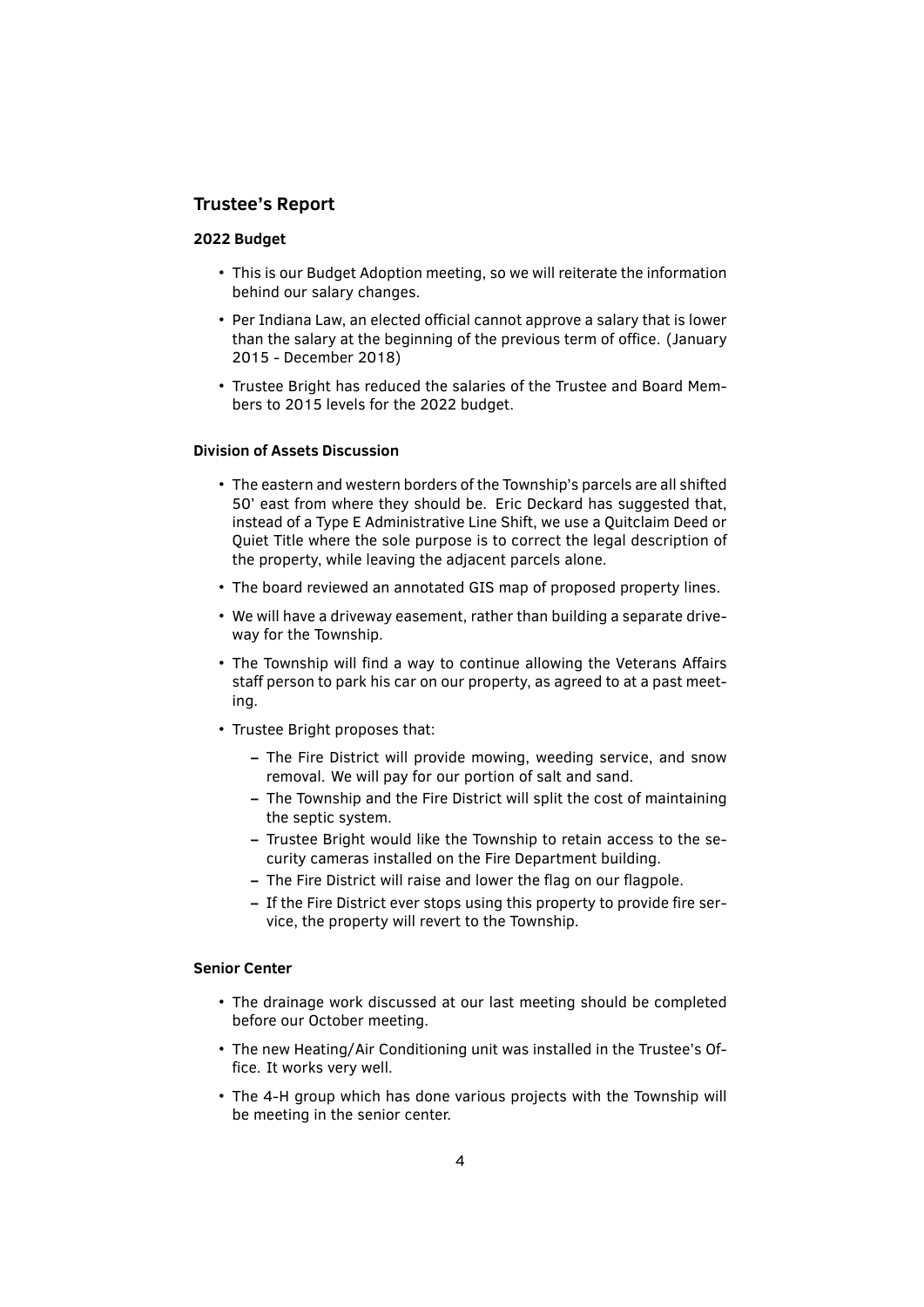#### **Danny Smith Park**

- We have no lighting updates from Danny Smith Park at this time.
- There will be a Halloween event from 2:00 to 5:00 on October 31st.

#### **Fire Department**

- The concrete in front of the fire department building will be re-poured to stop water from pooling against the building, and improve accessibility.
- The Fire District will be taking care of snow removal this winter. We do not need to find a contract for snow removal between now and December 31st.
- Trustee Bright has purchased a snowplow for the firefighters to use. It will be delivered sometime in January.
- We will be installing commercial ceiling fans to improve air circulation in the front bay of the fire department.
- ISO should be releasing their updated ratings soon.
- Trustee Bright is working on a letter to send to taxpayers reminding them of the changes coming next year due to the merger with the fire district.
- We are planning a Halloween event at the fire station from 6:00 to 8:00 on October 31st.

#### **Cemeteries**

- Stepp Cemetery:
	- **–** "No Trespassing After Dark" and "Security Cameras In Use" signs are now installed at Stepp Cemetery.
	- **–** The Stepp Cemetery sign was not installed on schedule, due to the fact that the old stone was set in wet concrete. This made it more difficult to remove and will add a few hundred dollars to the cost of getting it replaced. Trustee Bright expected this to be completed the week before this meeting, and was surprised to see that it had not been done.

#### **Next Meeting**

- Our next meeting is on October 13th.
- At that meeting, we will conduct our Budget Adoption.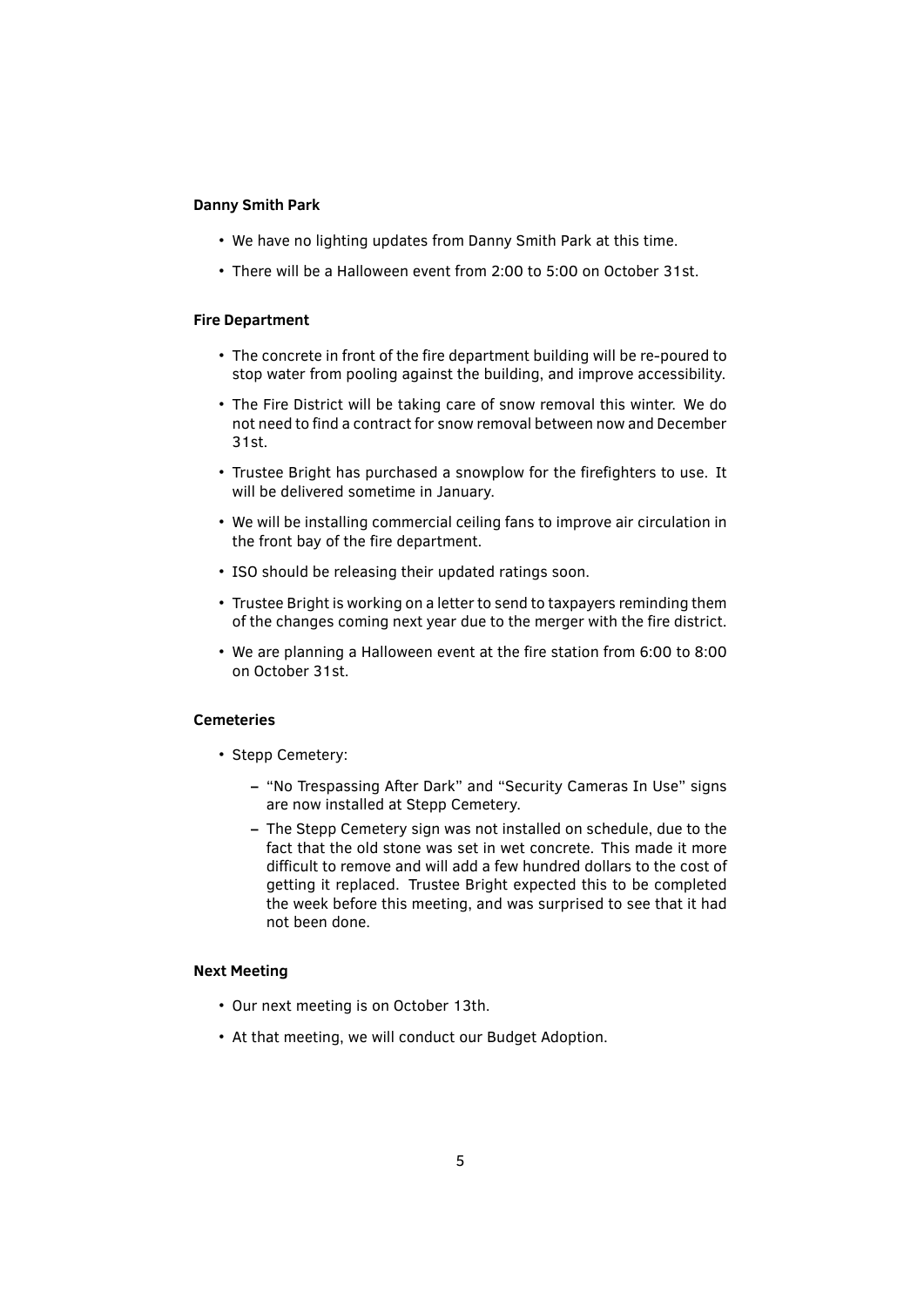#### **Approval**

• Motion to Approve Trustee Report: Stevens Second: Kelson Approved Unanimously

#### **Township Assistance Report**

- We were contacted regarding the need for help with death benefits. While the person owned a home in Benton Township, their residence had been transferred to the nursing home in Perry Township where they passed away. We helped the sister contact the Perry Township Trustee for assistance.
- We received a telephone contact from a woman worried about her relative living in Bloomington. Everyone in the household had Covid-19 and were too sick to leave home to get food. Pam and Mary researched food resources and delivery services, providing 16 resources. Helping Hands and CivicChamps provide emergency deliveries.
- Received a call from a landlord seeking help with rental assistance for his renter. He was referred to the correct Township for the rental address.

#### **Approval**

• Motion to Approve Township Assistance Report: Kelson Second: Stevens Approved Unanimously

## **Fire Reports**

- Monroe Fire Protection District provided two reports for us for runs in Benton Township or that Station 24 responded to.
- This month, there were 16 runs in Benton Township:
	- **–** EMS: 12
	- **–** Fire: 1
	- **–** Hazardous Condition, no ̬re: 1
	- **–** Good Intent Calls: 1
	- **–** False Alarm: 1

#### **Approval**

• Motion to Approve Fire Reports: Stevens Second: Kelson Approved Unanimously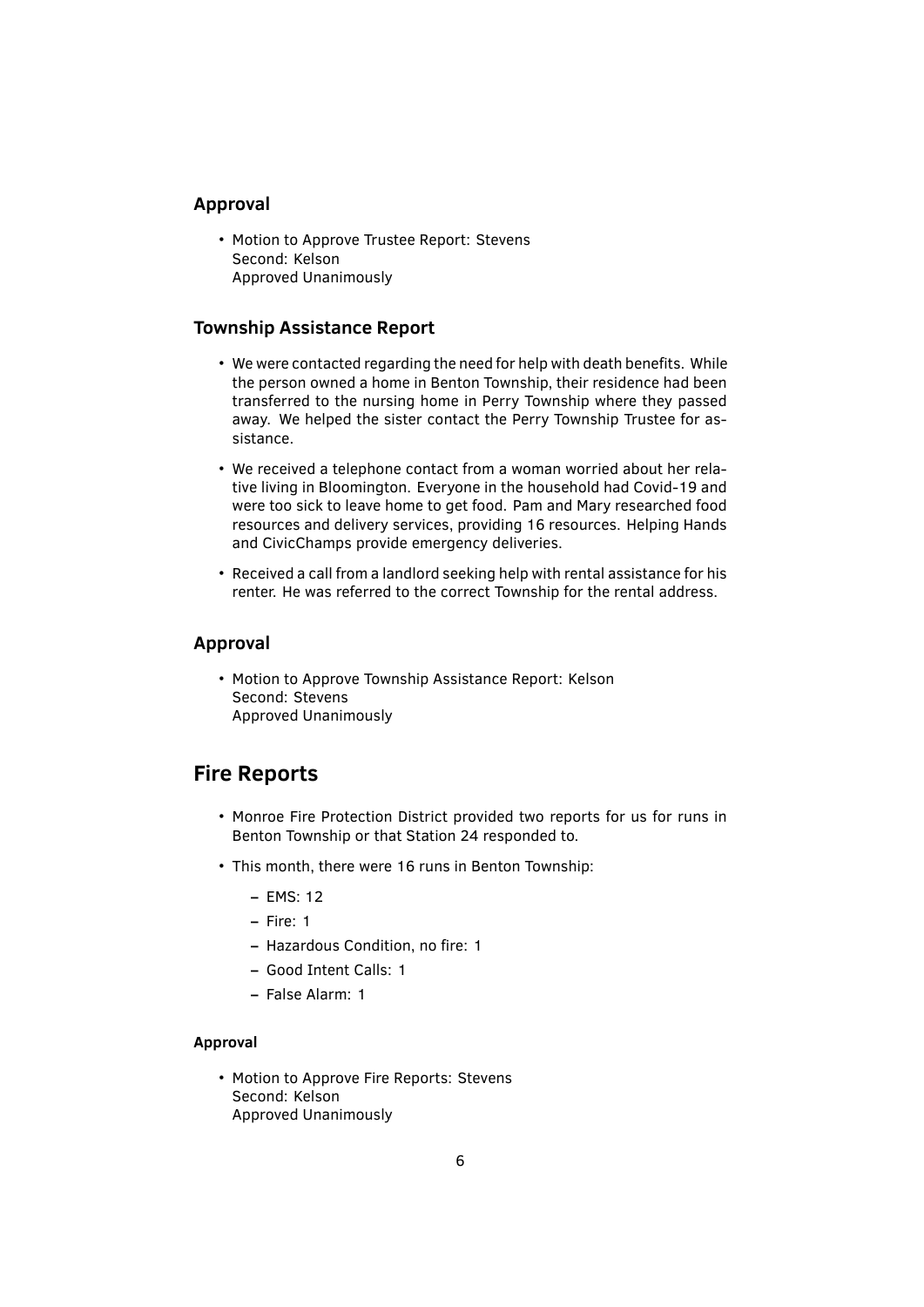## **Old Business**

### **New Business**

#### **2022 Budget Adoption**

Our budget for 2022 is as follows:

- Township Fund: \$63,000.00
- Recreation Fund: \$5,000.00
- Township Assistance Fund: \$20,000.00

From now on, we will only have a Civil Property Tax Levy. The total amount for 2022 is \$33,547.00, allocated as follows:

- Township General: \$30,547.00
- Recreation: \$3,000.00

#### **Approval**

• Motion to Approve 2022 Budget: Kelson Second: Stevens Approved Unanimously

### **Resolution Establishing Salaries of Township Officers and Employees**

- Township Trustee: \$15,575.00/yr
- Township Clerk: \$15.91/hr
	- **–** This position is paid \$15.91 per hour, split equally between the Township Fund and the Township Assistance Fund.
- Members of the Township Board: \$944.00/yr
- Deputy Trustee (paid when the Trustee is on vacation): \$50.00/day
	- **–** The Deputy Trustee/Township Clerk can choose to either be paid \$50.00 per day or be paid their hourly rate for work done in the Trustee's absence.

#### **Approval**

• Motion to Approve Resolution Establishing Salaries of Township Officers and Employees: Kelson Second: Stevens Approved Unanimously